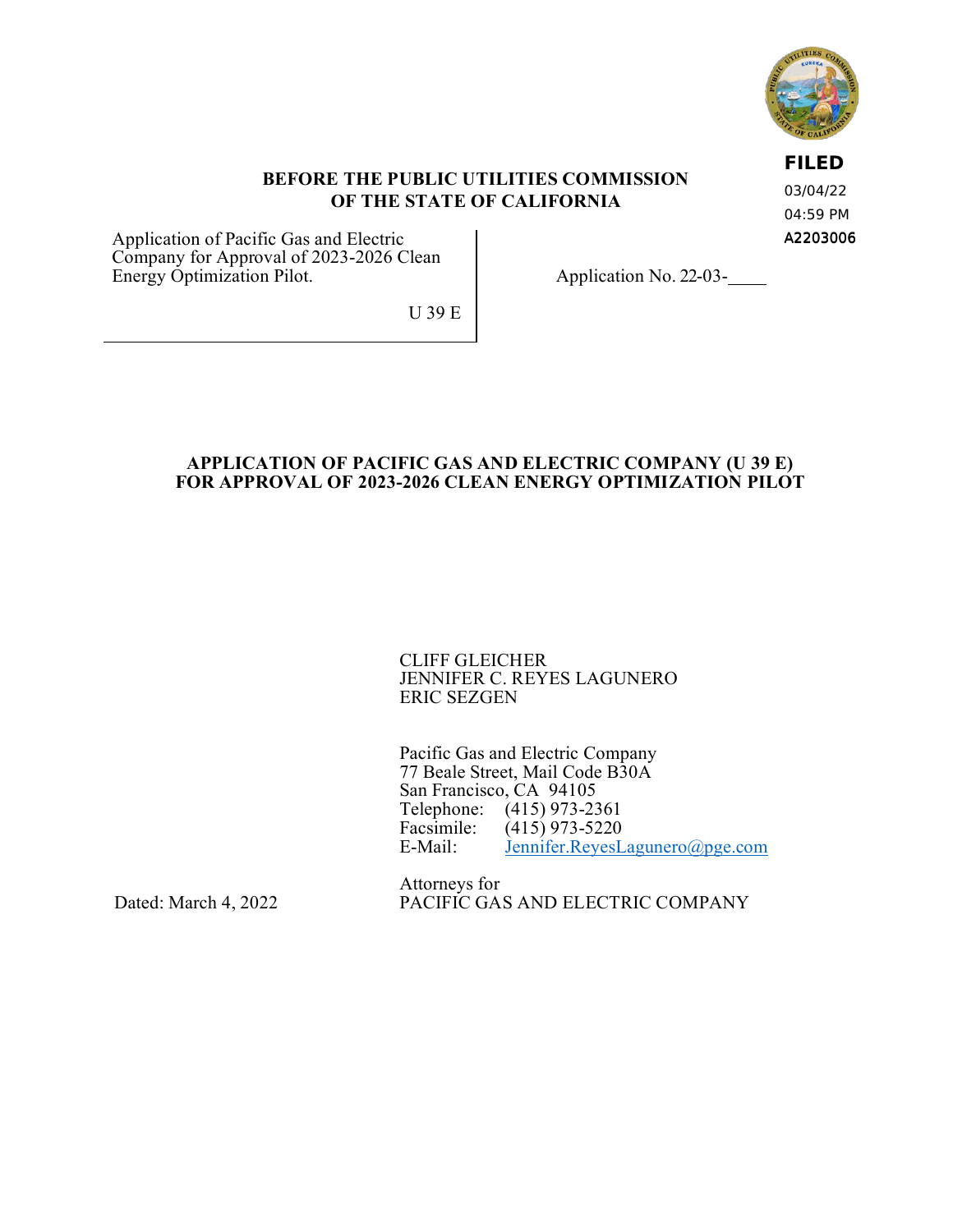## **TABLE OF CONTENTS**

# **Page**

| I.   |                                                        |                                                                |  |
|------|--------------------------------------------------------|----------------------------------------------------------------|--|
| II.  |                                                        |                                                                |  |
| III. |                                                        |                                                                |  |
|      | A.                                                     |                                                                |  |
|      | <b>B.</b>                                              |                                                                |  |
|      | $C$ .                                                  |                                                                |  |
|      | D.                                                     | Opening Testimony, Section D: Payment Structure and Process4   |  |
|      | E.                                                     |                                                                |  |
|      | F.                                                     |                                                                |  |
|      | G.                                                     | Opening Testimony, Section G: Compliance with Prior Commission |  |
| IV.  |                                                        |                                                                |  |
| V.   |                                                        |                                                                |  |
| VI.  | COMPLIANCE WITH THE COMMISSION'S RULES OF PRACTICE AND |                                                                |  |
|      | A.                                                     |                                                                |  |
|      | <b>B.</b>                                              |                                                                |  |
|      | $C$ .                                                  |                                                                |  |
|      | D.                                                     |                                                                |  |
|      | E.                                                     |                                                                |  |
|      | F.                                                     |                                                                |  |
|      | G.                                                     |                                                                |  |
|      | H.                                                     |                                                                |  |
| VII. | CONCLUSION AND REQUEST FOR COMMISSION ORDERS 11        |                                                                |  |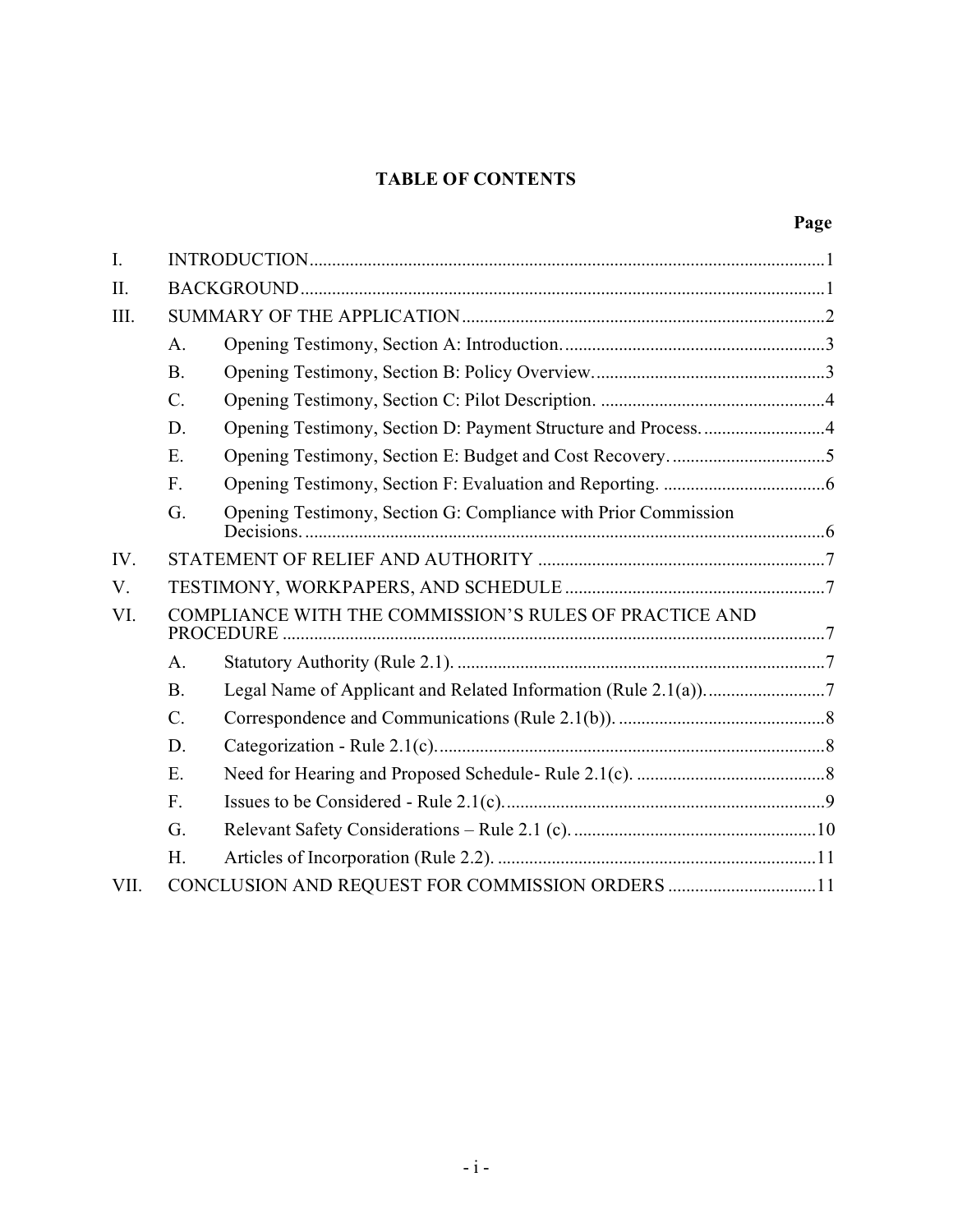## **BEFORE THE PUBLIC UTILITIES COMMISSION OF THE STATE OF CALIFORNIA**

Application of Pacific Gas and Electric Company for Approval of 2023-2026 Clean Energy Optimization Pilot.

Application No. 22-03-

U 39 E

#### **APPLICATION OF PACIFIC GAS AND ELECTRIC COMPANY (U 39 E) FOR APPROVAL OF 2023-2026 CLEAN ENERGY OPTIMIZATION PILOT**

## <span id="page-2-0"></span>**I. INTRODUCTION**

Pacific Gas and Electric Company (PG&E) respectfully submits this Application for the California Public Utilities Commission (CPUC or Commission) to approve PG&E's request to administer a Clean Energy Optimization Pilot (CEOP) for 2023-2026.<sup>1/</sup> Premised on a similar pilot program by Southern California Edison Company  $(SCE)^{2/2}$  and approved by the CPUC on April 25, 2019, $\frac{3}{2}$  PG&E's CEOP would be offered to California State University (CSU) and the Regents of the University of California (UC) and would incentivize greenhouse gas (GHG) reductions.

#### <span id="page-2-1"></span>**II. BACKGROUND**

On April 25, 2019, the CPUC approved SCE's Pilot to "develop a streamlined, technology-neutral method to calculate…GHG reductions from energy efficiency (EE) and clean energy measures using a pay for performance framework." $\frac{4}{7}$  As mentioned above, SCE's Pilot

<sup>1/</sup> PG&E serves this Application and accompanying Opening Testimony and workpapers via email on all parties of record in Rulemaking (R.) 13-11-005, Application (A.) 22-02-005, R.19-01-011, and R.14-10-003.

<sup>2/</sup> A. 18-05-015, *Application of SCE (U 338-E) for Approval of its Clean Energy Optimization Pilot* (May 15, 2018) (SCE Application).

<sup>3/</sup> Decision (D.) 19-04-010.

 $\frac{4}{10}$  D.19-04-010, p. 2.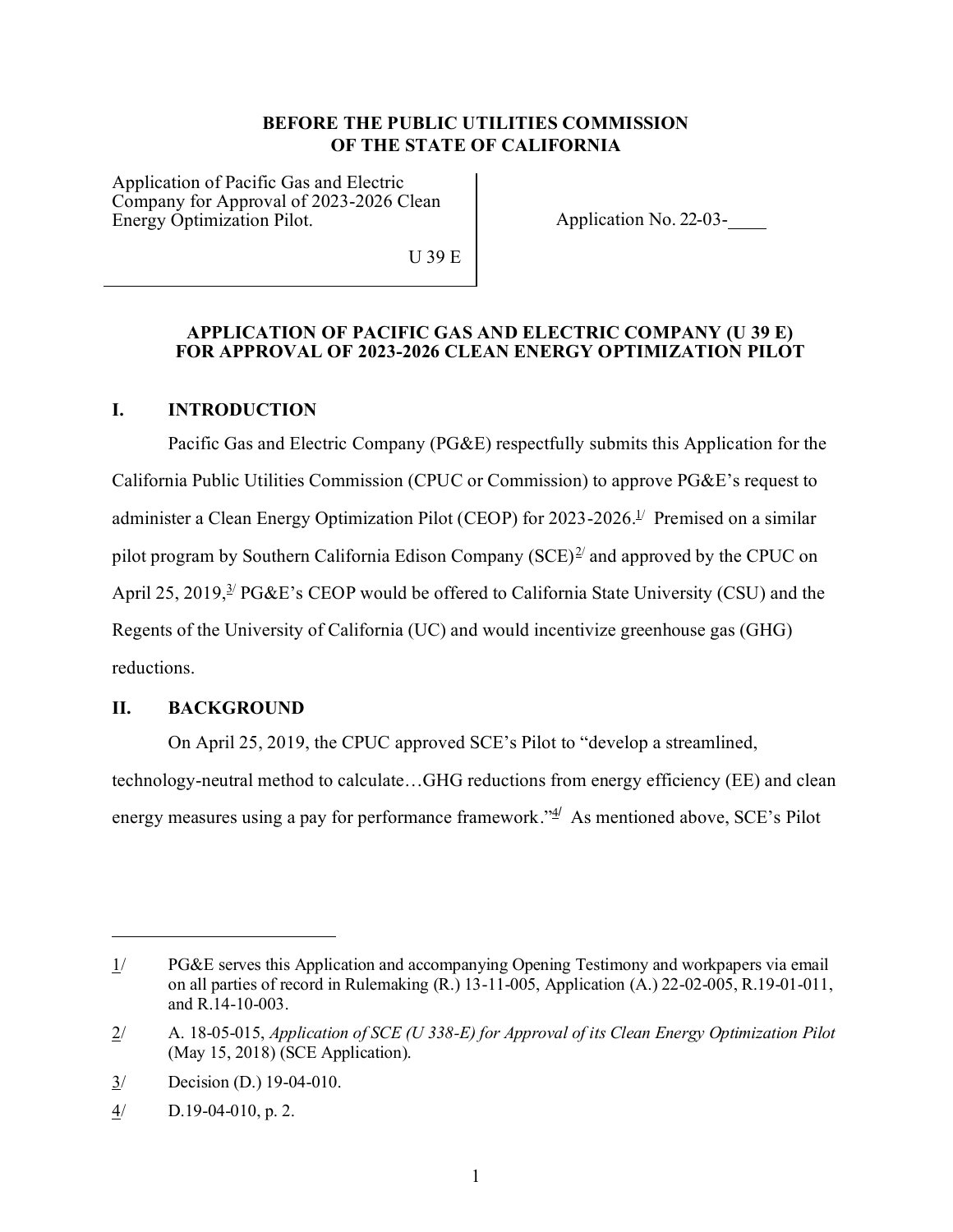participants are the CSUs and UCs. PG&E now submits this Application, setting forth similar elements from SCE's Pilot and incorporating further requirements from D.19-04-010.<sup>5/</sup>

## <span id="page-3-0"></span>**III. SUMMARY OF THE APPLICATION**

PG&E requests authority to proceed with its proposed CEOP that is designed to evaluate the effectiveness of a program designed to incent Pilot Participants, who are PG&E customers, to reduce greenhouse gas emissions through on-site measures. Like SCE's approved Pilot, PG&E's CEOP uses "unique project features to begin the development and implementation of the 'flexible tools' needed to reduce GHG pollutants."<sup>6/</sup>

PG&E's guiding principles include focusing on the people we serve, the planet we inhabit, and California's prosperity. With these guiding principles in mind, PG&E identifies three key objectives for the CEOP as originally stated by SCE:

> (1) align customer-facing programs with State energy and environmental policy goals to accelerate the reduction of GHG emissions through on-site measures; (2) improve Pilot Participant experience with utility programs by providing a new, and simplified performance-based incentive framework that will use carbon currency as an incentive; and (3) create a framework that will inform and improve future programs aimed to align with the State clean energy and environmental goals. $\frac{1}{2}$

PG&E's Opening Testimony consists of the following eight sections:

- a) Introduction
- b) Policy Overview
- c) Pilot Description
- d) Payment Structure and Process
- e) Budget and Cost Recovery

7/ *Ibid.* 

<sup>5/</sup> On February 15, 2022, PG&E also filed its 2024-2031 Energy Efficiency Business Plan and 2024-2027 Portfolio Plan application, A.22-02-005. This CEOP will operate separately from PG&E's EE portfolio.

 $6/$  SCE Application, p. 4.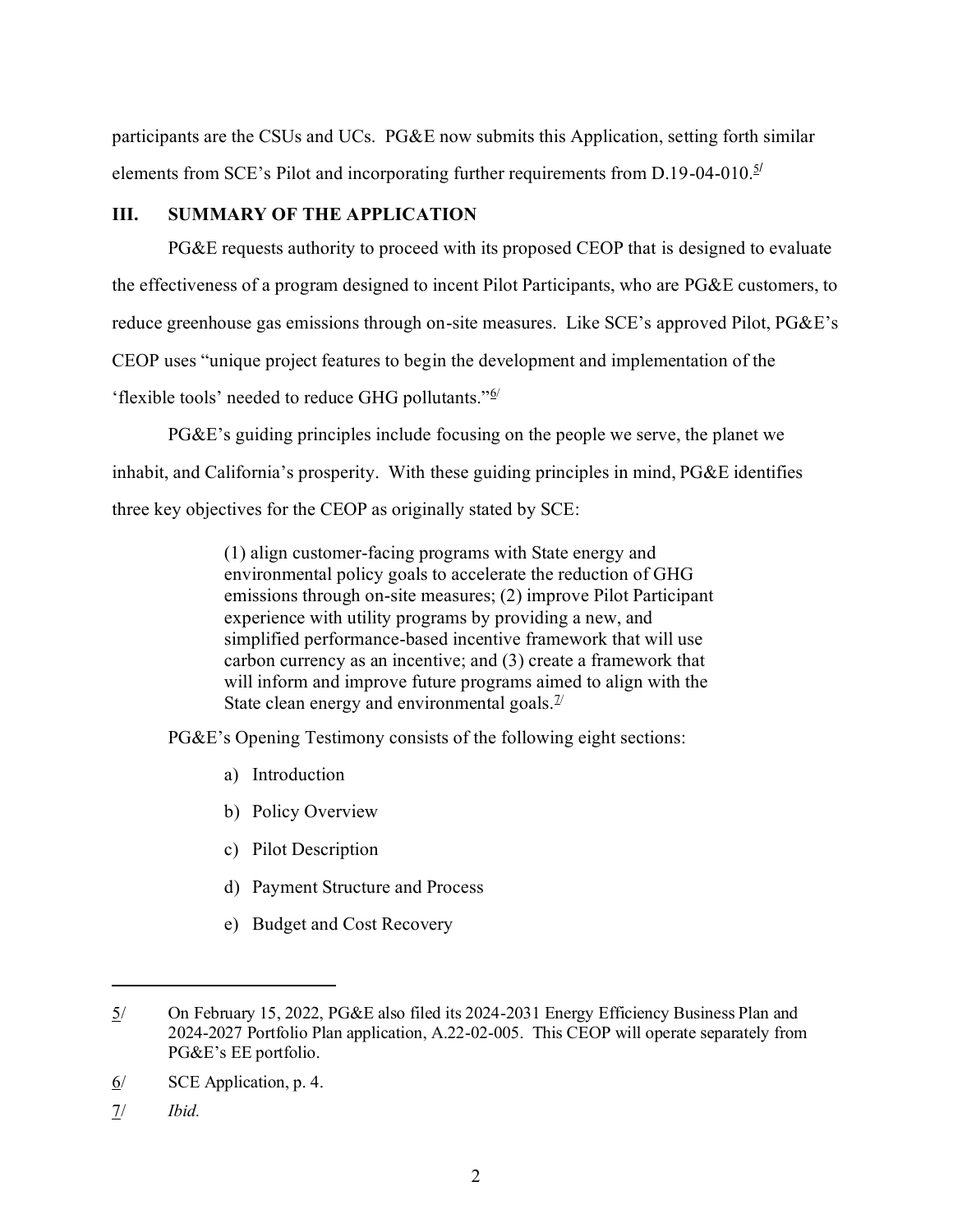- f) Evaluation and Reporting
- g) Compliance with Prior Commission Decisions
- h) Conclusion (not summarized below).

PG&E summarizes seven of these sections below. Please see PG&E's Opening Testimony for more detail.

#### **A. Opening Testimony, Section A: Introduction.**

<span id="page-4-0"></span>Section A outlines the overarching goals of PG&E's CEOP. Like SCE's Pilot, PG&E proposes to (1) calculate GHG reductions based on meter data, (2) distribute performance payments earned by CEOP Participants on a pay-for-performance basis, and (3) include a requirement for sustained and continued reduction in GHG emissions, over the span of the CEOP, as a precondition to earning performance payments. The proposed CEOP also includes an extensive reporting and stakeholder engagement plan to share information about its impacts and use a "lessons-learned" approach to enhance future GHG reduction programs.

## **B. Opening Testimony, Section B: Policy Overview.**

<span id="page-4-1"></span>Section B discusses PG&E's policy overview for its CEOP, which includes more flexible demand side strategies, risk mitigation, a separate policy track, and proposed proceeding schedule. This also includes seeking to consolidate demand-side offerings such as energy efficiency, demand response, self-generation, and electric vehicle programs into a single program that could serve all a participant's distributed energy resource (DER) needs.

In addition to creating additional local benefits to participants, Section B also discusses how PG&E's CEOP structure mitigates risk and helps to ensure that program funds are provided for effective technologies and measures. For example, pay-for-performance, established by SCE's program and continued in PG&E's CEOP, will likely mitigate risk to non-participants. Technologies or measures are not pre-approved and would not be funded without establishing additional value through GHG reductions. GHG values are vetted through the Avoided Cost Calculator (ACC), which was developed in the Integrated Distributed Energy Resources (IDER) proceeding (R.14-10-003) and deployed in SCE's pilot.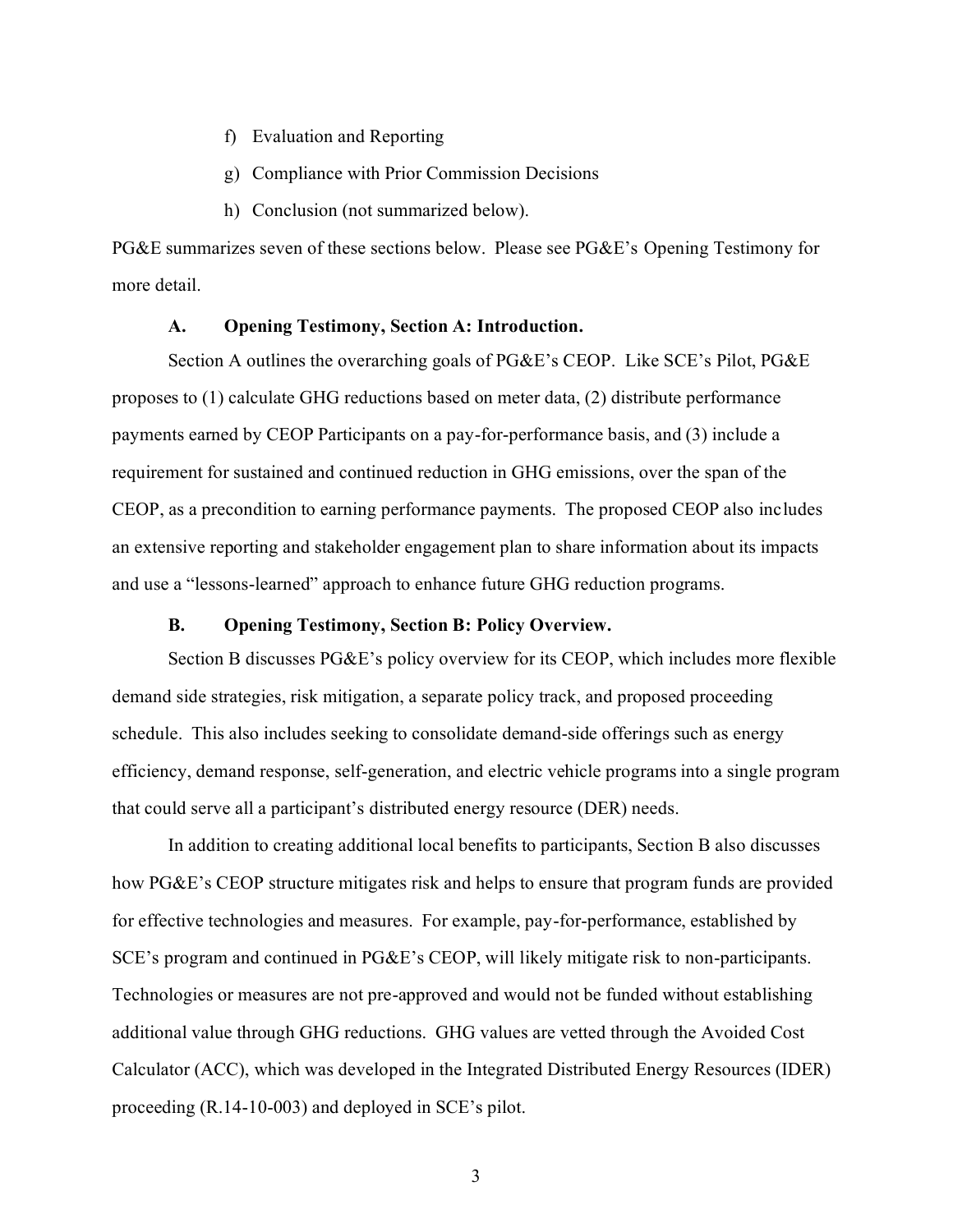#### **C. Opening Testimony, Section C: Pilot Description.**

<span id="page-5-0"></span>Section C describes how PG&E seeks to extend and expand upon the goals of SCE's Application focusing on PG&E's eligibility requirements for its CEOP. PG&E structures eligibility requirements to further the stated goals of the CEOP. The initial eligible participants are the same as SCE's program, which are the CSU and UC systems. Other customers that are similarly situated may be added to the program but have not yet been identified at this time. PG&E's CEOP is flexible for eligible participants and would create an iterative process of improvement through collaboration with PG&E to create additional benefits, such as more targeted electrification and providing more economic benefits to disadvantaged communities, and further maximize GHG reductions.

Section C also describes how PG&E's CEOP contains controls to prevent participants from receiving funding from multiple DER programs for the same measures. Further, PG&E's CEOP will not incentivize the installation of new, long-lived gas equipment. While CEOP seeks to be a comprehensive program for GHG reductions, programmatic measures will reduce gas use only through behavioral and operational changes to existing gas equipment.

#### **D. Opening Testimony, Section D: Payment Structure and Process.**

<span id="page-5-1"></span>Section D outlines the payment structure and process for PG&E's CEOP. PG&E will build upon and update SCE's Performance Payment Tool (PPT), approved in D.19-04-010. PG&E's CEOP program proposes nine core updates to SCE's program:

(1) the PPT will include Monthly and Time-of-Use (TOU) level energy consumption tracking;

(2) annual GHG emissions values will align program incentives with the total GHG price put forth in the 2021 ACC;

(3) weather adjustment factors will use seasonal and TOU periods which will adjust for each of six different periods rather than once annually;

(4) align gas leakage rates with the 2021 ACC gas model;

(5) update inputs for previously planned and incentivized energy efficiency projects;

4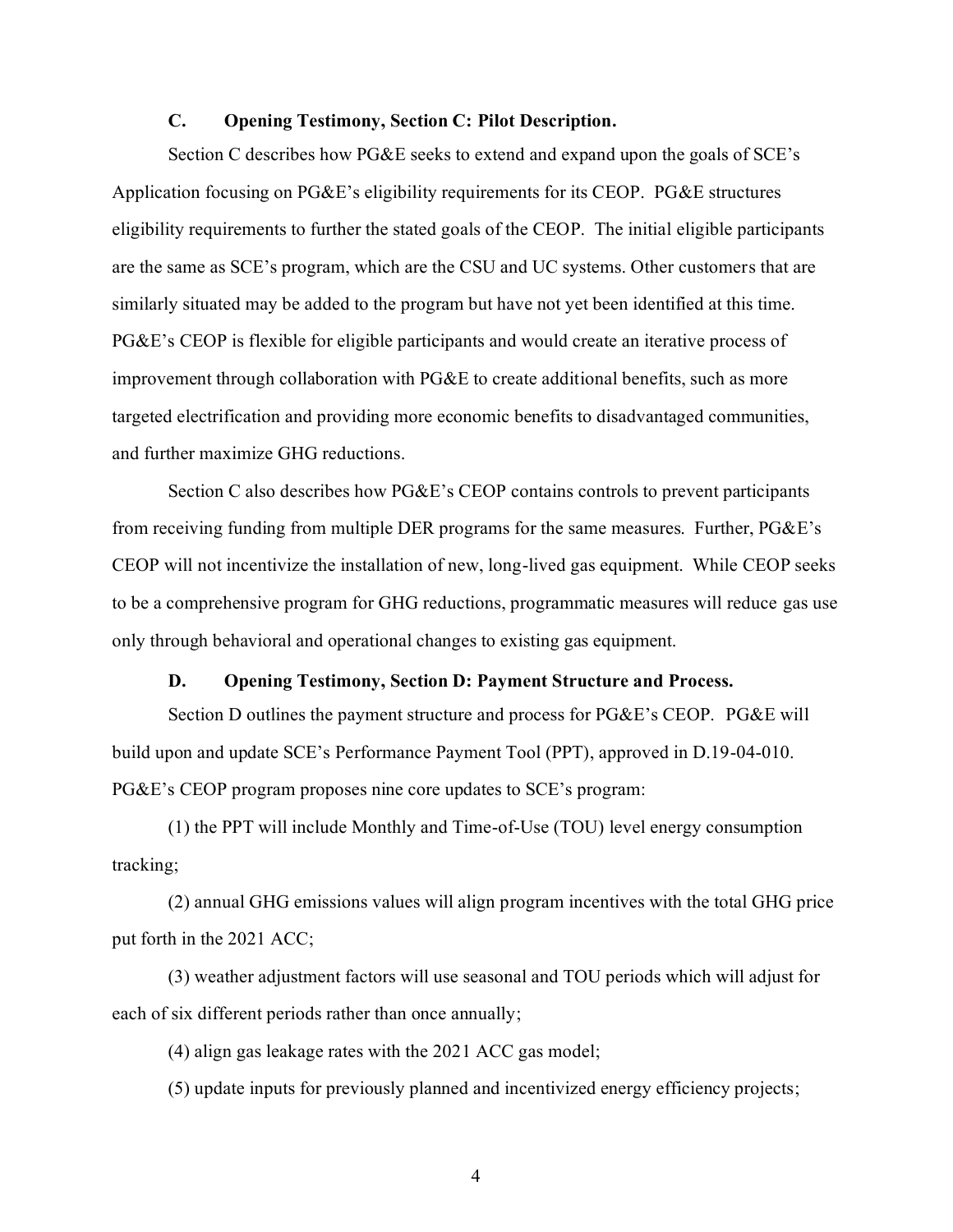(6) update the asset life assumption from eight to seven years;

(7) update electric vehicle charging from one category to two different categories for Fleet Electric Vehicle Charging and Public Electric Vehicle Charging;

(8) update baselines from best performing year to best performing month; and

(9) minor modeling feature updates such as flexible mid-year starts and monthly progress tabs.

#### **E. Opening Testimony, Section E: Budget and Cost Recovery.**

<span id="page-6-0"></span>Section E describes PG&E's proposed budget and cost recovery for its CEOP. PG&E forecasts similar proportions of costs as SCE's pilot that were authorized in D.19-04-010. $\frac{8}{5}$  The costs of PG&E's CEOP will scale with the budget categories. For the incentive budget, PG&E forecasts approximately \$44.4 million in performance payments. For non-incentive budget, PG&E forecasts approximately \$5.6 million that includes non-incentive and implementation costs. More specifically, these include the following estimated costs: \$3 million for evaluation; \$500,000 for technical support; \$300,000 for verification of GHG reductions; and \$1.8 million for incremental labor expense.

PG&E proposes to fund its CEOP using GHG auction proceeds, to the extent they are available. Should the GHG auction proceeds be insufficient, PG&E proposes using Public Purpose Programs (PPP) funding as a backstop to account for any funding necessary not covered by the GHG auction proceeds. To facilitate this joint GHG auction proceeds and PPP funding mechanism, PG&E proposes establishing a new one-way CEOP subaccount, with a soft cap in the Public Policy Charge Balancing Account (PPCBA). The purpose of the PPCBA is to track revenues and actual costs incurred to implement adopted programs funded through public policy funds, including GHG auction proceeds.

 $\frac{8}{10}$  D.19-04-010, p. 31.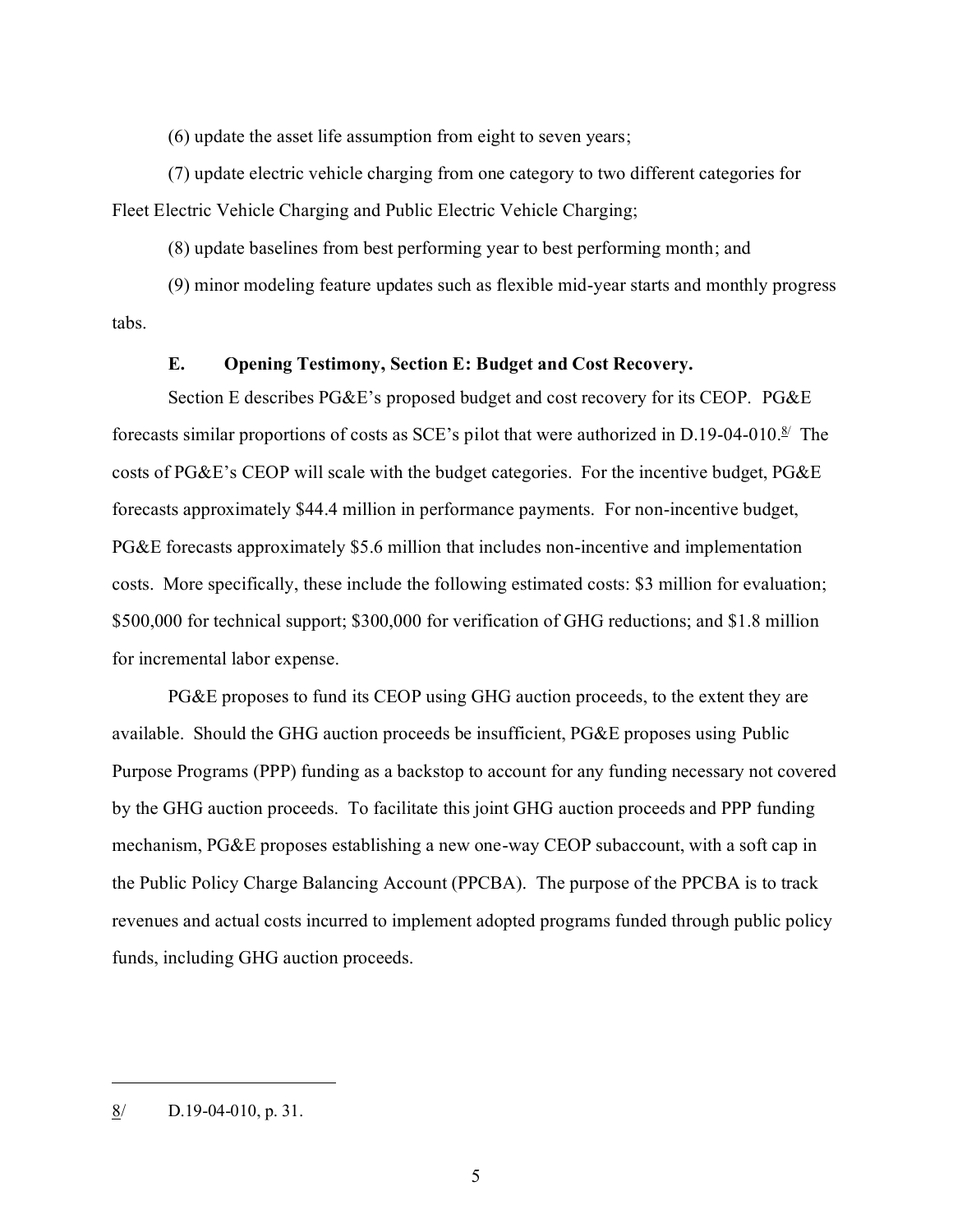#### **F. Opening Testimony, Section F: Evaluation and Reporting.**

<span id="page-7-0"></span>Section F describes PG&E's plan for CEOP evaluation and reporting. PG&E plans to expand on SCE's evaluation methodology, approved in D.19-04-010. SCE's evaluation plan consists of two major components: (1) an impact assessment analyzing actual GHG emissions reduction, and (2) a process evaluation that sought to understand the customer experience, solicit opportunities to improve that experience, and make recommendations to inform future program design. In addition to these two components, PG&E proposes evaluating the program on a total system benefit (TSB) metric.

#### <span id="page-7-1"></span>**G. Opening Testimony, Section G: Compliance with Prior Commission Decisions.**

Section G describes PG&E's compliance with prior Commission decisions regarding the use of GHG auction revenues. PG&E will follow the requirements of the Commission and the Public Utilities Code (PUC) in its use of the cap-and-trade allowance revenues. As discussed in Opening Testimony, CEOP is eligible for funding under PUC Section 748.5(c) and D.14-10-033. Section 748.5(c) provides the Commission to authorize funding for Clean Energy and Energy Efficiency (CEEE) programs administer by electric and gas distribution utilities.<sup>2/</sup> D.14-10-033 implements the directive set forth in Section 748.5 and created a framework for funding programs with GHG allowance revenues. $10/2$  These requirements include forecasting clean energy amounts and justification of why the project qualifies and why the project is best funded using GHG allowance revenues rather than through ordinary recovery through rates. PG&E's CEOP satisfies the CEEE requirement because it directly incentivizes GHG emissions reductions. Further, use of the GHG allowance funds is more suitable because CEOP is a distinct and more comprehensive program than current piecemeal DER programs, encompassing many different DERs with the direct purpose of reducing GHG emissions using GHG reduction metrics.

<sup>9/</sup> PUC 748.5(c).

 $10$  D.14-10-033, p. 2, and pp. 50-51, OP 8.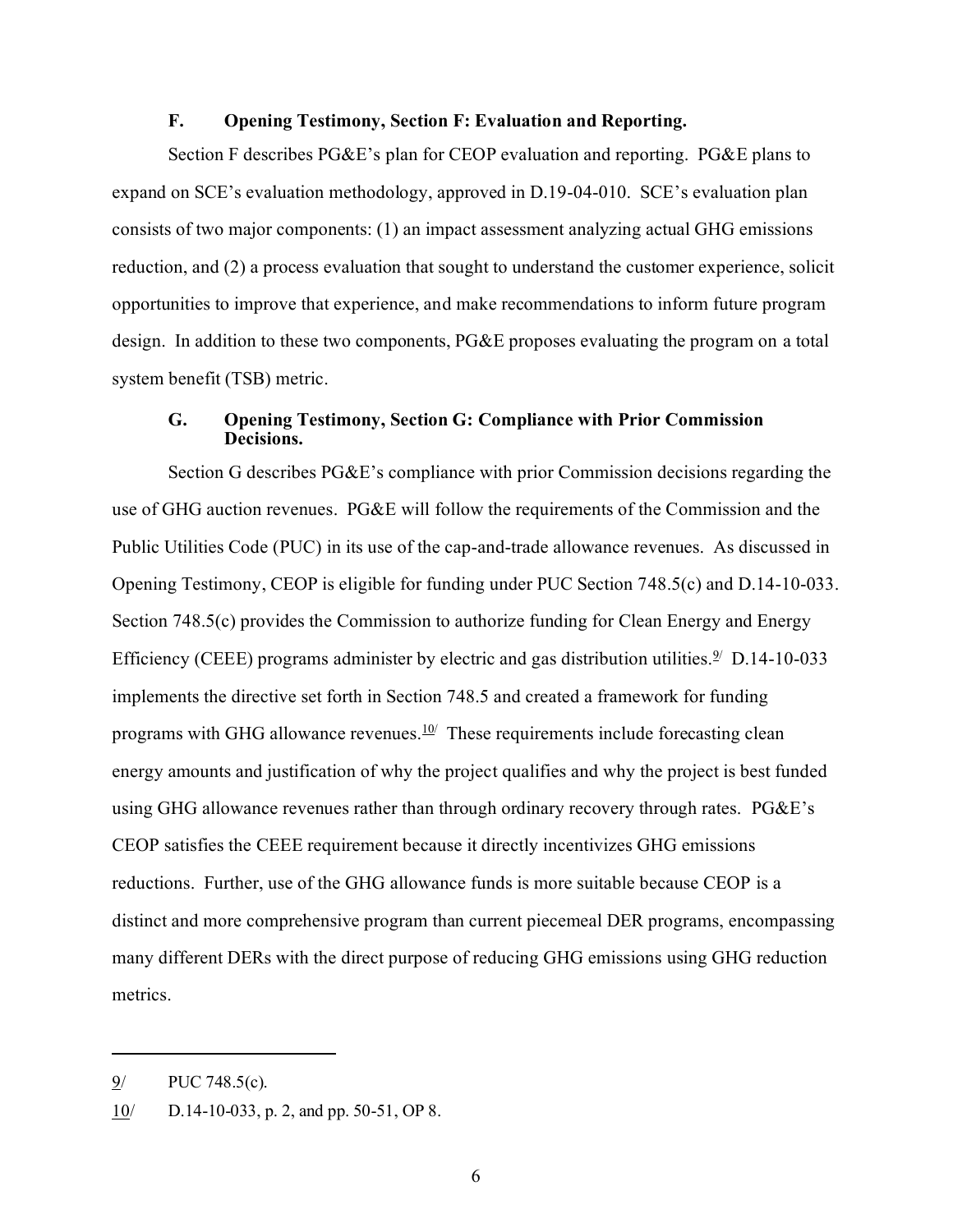#### <span id="page-8-0"></span>**IV. STATEMENT OF RELIEF AND AUTHORITY**

PG&E requests that the Commission authorize the use of \$50 million over four years from electric cap and trade allowance revenues to fund CEOP as a  $\text{CEEE}^{11}$  Program pursuant to PUC Section 748.5(c) and D.14-10-033. Like SCE's program implemented by D.19-04-010, and further discussed in PG&E's Opening Testimony, PG&E's CEOP meets the requirements set forth by both Section 748.5(c) and D.14-10-033. PG&E proposes tracking the CEOP costs in a balancing account, which it is requesting to set up as part of this Application and will return any unspent funds to the GHG Revenue Balancing Account.

## <span id="page-8-1"></span>**V. TESTIMONY, WORKPAPERS, AND SCHEDULE**

The exhibit supporting this Application consist of testimony and workpapers of witnesses knowledgeable about the subject matter contained therein. The showing in the testimony is based on the information available as the witnesses were developing the proposals. Because of the foundational work SCE's pilot has done, PG&E suggests approval of this Application by the close of 2022 can be appropriate, so that implementation can begin in 2023. PG&E does not believe that hearings will be required in this proceeding. Section VI.E below sets forth PG&E's proposed schedule.

## <span id="page-8-3"></span><span id="page-8-2"></span>**VI. COMPLIANCE WITH THE COMMISSION'S RULES OF PRACTICE AND PROCEDURE**

#### **A. Statutory Authority (Rule 2.1).**

PG&E files this Application pursuant to Public Utilities Code Sections 451, 454, 728, 729, 740.4, and 795, the Commission's Rules of Practice and Procedure (Rules), prior decisions, orders, and resolutions of the Commission.

## **B. Legal Name of Applicant and Related Information (Rule 2.1(a)).**

<span id="page-8-4"></span>The legal name of the Applicant is Pacific Gas and Electric Company and has been since October 10, 1905. It is organized under the laws of the state of California, and its principal place

<sup>11/</sup> 15 percent of the revenues for GHG allowance revenues are used for CEEE (PUC § 748.5(c)).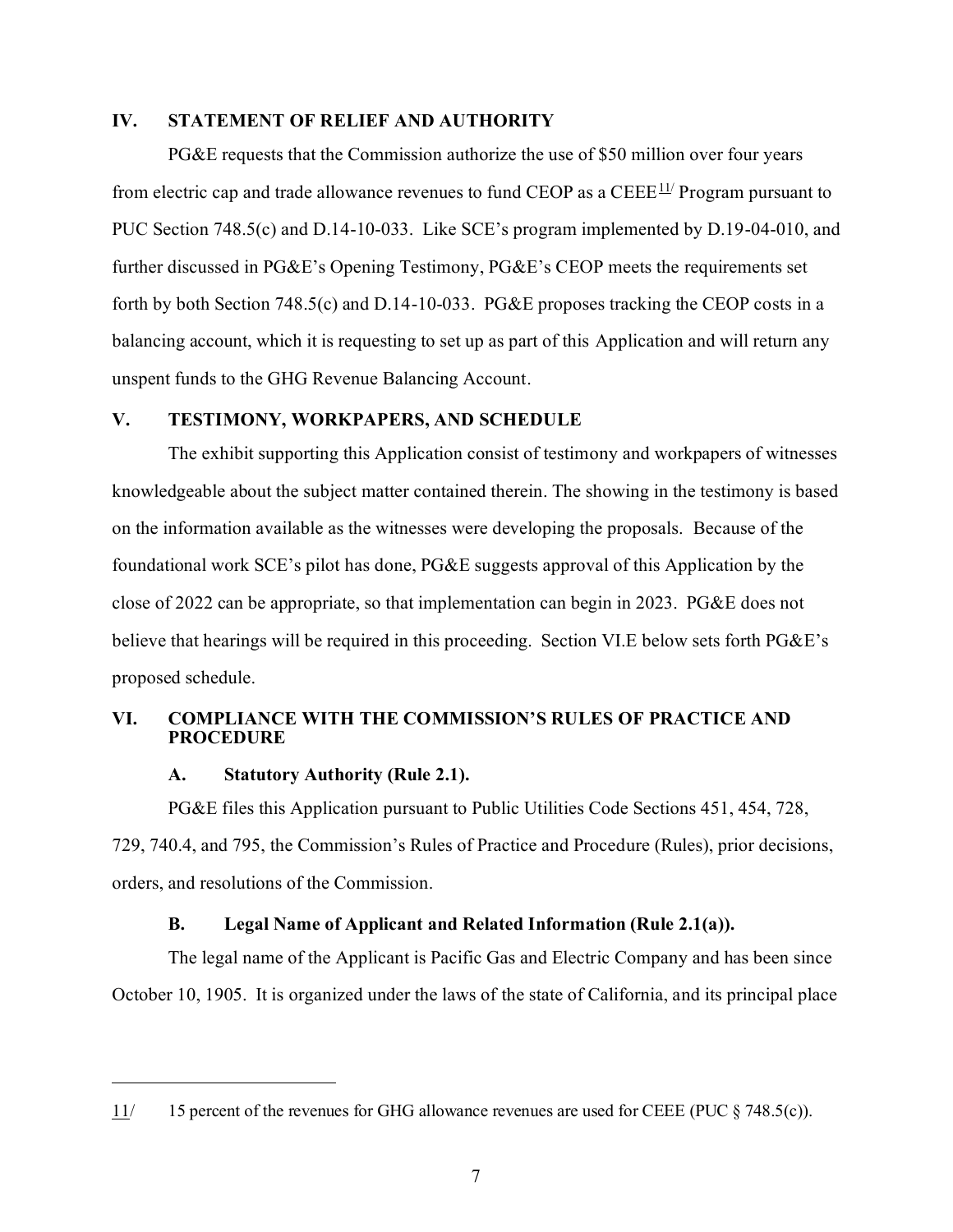of business is San Francisco, California. Its post office address is Post Office Box 7442, San Francisco, California 94120.

## **C. Correspondence and Communications (Rule 2.1(b)).**

<span id="page-9-0"></span>All correspondence and communications regarding this Application should be sent electronically to Jennifer C. Reyes Lagunero and Ana Gonzalez at their e-mails below. Hard copy mail can be sent to the address listed below, but due to COVID-19 as well as PG&E's move to its new headquarters, responses to hard copies sent to the PO Box may be delayed.

Jennifer C. Reyes Lagunero Pacific Gas and Electric Company Law Department Post Office Box 7442 (B30A) San Francisco, CA 94120 Telephone: (415) 973-2361 Facsimile: (415) 973-5520 E-mail: Jennifer.ReyesLagunero@pge.com

Ana Gonzalez Pacific Gas and Electric Company Regulatory Affairs Post Office Box 7442 (B23A) San Francisco, CA 94177 Telephone: (415) 973-5538 Facsimile: (415) 973-5520 E-mail: Ana.Gonzalez@pge.com

#### **D. Categorization - Rule 2.1(c).**

<span id="page-9-1"></span>PG&E proposes this Application be categorized as a "quasi-legislative" proceeding within the meaning of Rule 1.3(f) of the Commission's Rules of Practice and Procedure. PG&E's Application is not seeking authority to increase rates, or to implement changes that would result in increased rates, or to seek to pass through to PG&E's customers any costs in connection with PG&E's CEOP, and therefore, Rule 3.2 and its attendant requirements are not applicable.

## **E. Need for Hearing and Proposed Schedule- Rule 2.1(c).**

<span id="page-9-2"></span>PG&E believes that hearings may not be required on the issues presented. PG&E's CEOP is based on SCE's Pilot and D.19-04-010. In addition, PG&E has held initial conversations about this Application with intervenors in SCE's Pilot proceeding. As stated in SCE's Pilot Application, "the Commission has previously authorized the establishment of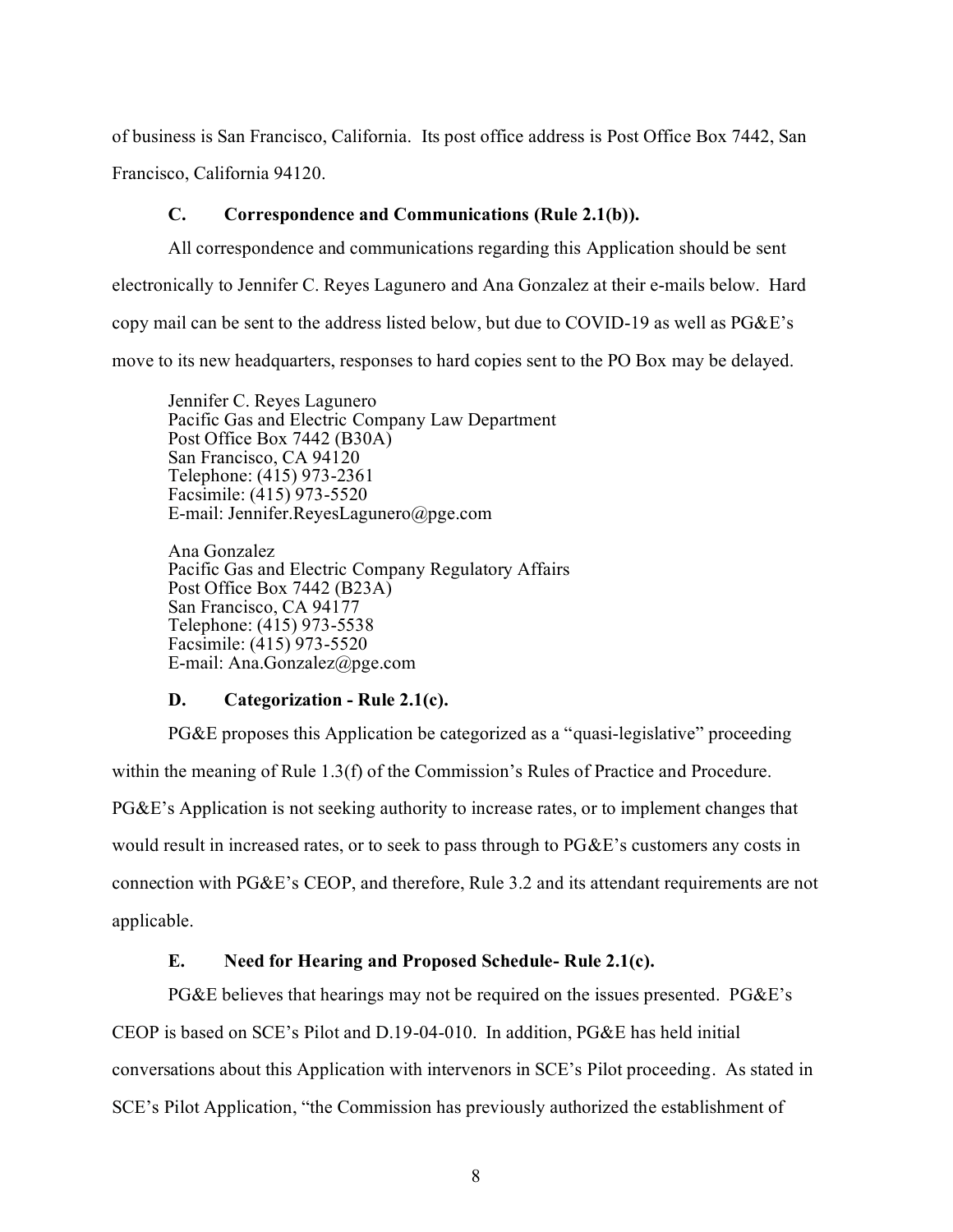balancing and memorandum accounts without conducting any evidentiary hearings, particularly in the context of an application which does not seek cost recovery." $12$  This is similarly true for PG&E's CEOP. Like SCE's program, the proposed Pilot is structured to require transparency in the deployment of technology and measures, iteration, and consistent stakeholder engagement for the term of the Pilot. In addition, the Pilot is slated to last four years, does not involve any additional customer charges, and is subject to Energy Division oversight of compliance and accuracy through the duration of the Pilot.

PG&E is aware that there are other significant energy proceedings competing for Commission and intervenor resources. Based on the above,  $SCE$ 's proposed schedule,  $\frac{13}{2}$  and the actual proceeding schedule for A.18-05-015, PG&E proposes the following shortened schedule:

| Date                                                                          | <b>Activity</b>                    |  |  |  |
|-------------------------------------------------------------------------------|------------------------------------|--|--|--|
| March 4, $2022^{(a)}$                                                         | Application filed                  |  |  |  |
| April 6, 2022                                                                 | Protests to Application            |  |  |  |
| April 18, 2022 <sup>(b)</sup>                                                 | Replies to Protests                |  |  |  |
| May 2022 [TBD]                                                                | Begin settlement discussions       |  |  |  |
| September 2022                                                                | Joint Party Status Report Filed to |  |  |  |
| Commission                                                                    |                                    |  |  |  |
| October 2022                                                                  | Proposed Decision on Application   |  |  |  |
| November 2022                                                                 | Final Decision                     |  |  |  |
| (a) Assuming the notice of the filing of the application first appears on the |                                    |  |  |  |
| Daily Calendar is March 7, 2022.                                              |                                    |  |  |  |
| (b) Ten days from April 6, 2022 falls on April 16, 2022 which is a Saturday.  |                                    |  |  |  |
| The next business day is Monday, April 18, 2022.                              |                                    |  |  |  |

## <span id="page-10-0"></span>**F. Issues to be Considered - Rule 2.1(c).**

The principal issues to be considered are whether:

1. PG&E's CEOP is just and reasonable and should be authorized.

<sup>12/</sup> SCE Application, p. 13.

<sup>13/</sup> SCE Application, p. 14.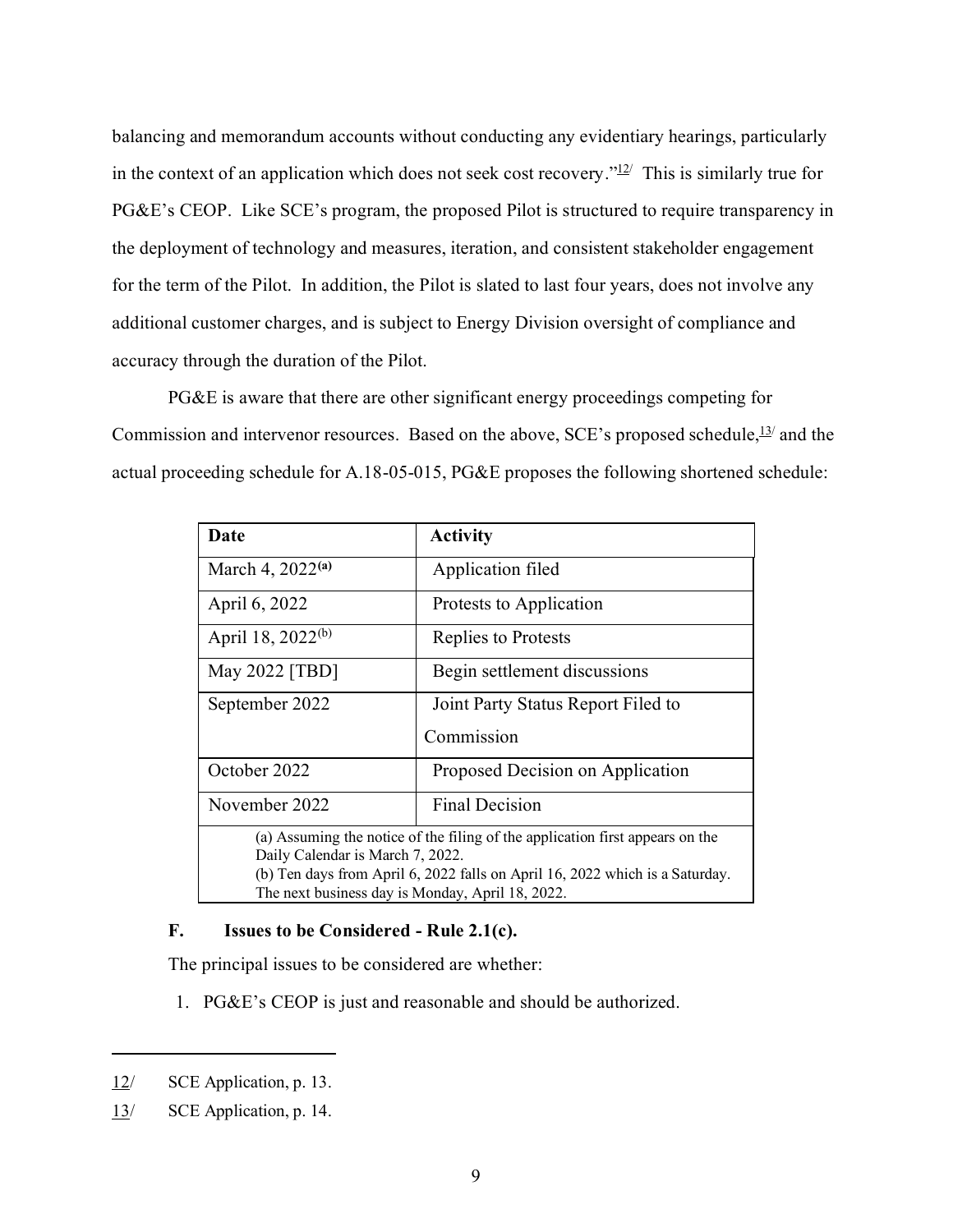2. PG&E can establish and implement the budget and cost recovery for its CEOP as described in testimony.

## **G. Relevant Safety Considerations – Rule 2.1 (c).**

<span id="page-11-0"></span>Rule 2.1(c) requires utilities to clearly state the relevant safety considerations in their applications. Nothing is more important to PG&E than the safety of our customers, employees, contractors, and the communities we serve. It is our top priority. Thus, PG&E supports and shares the Commission's discussion of safety considerations in D.19-04-010, which provides in part:

> The health and safety impacts of GHGs are among the reasons that the Legislature enacted AB 32. Specifically, the Legislature found and declared that global warming caused by GHGs "poses a serious threat to the economic well-being, public health, natural resources, and the environment of California." Potential adverse impacts include "the exacerbation of air quality problems, a reduction in the quality and supply of water to the state from the Sierra snowpack, a rise in sea levels resulting in the displacement of thousands of coastal businesses and residences, damage to marine ecosystems and the natural environment, and an increase in the incidences of infectious disease, asthma, and other human health-related problems." [Quoting California Assembly Bill 32 Section 38501(a)]

This decision approves a pilot aimed at accelerating the reduction of GHG emissions through behind-the-meter performance incentives, which may be more widely adopted if successful. Reducing GHG for customers in SCE's service area through clean energy and energy efficiency programs is a key aspect of the GHG reduction program envisioned by AB 32 and Pub. Util. Code § 748.5(c) and, as a result, will improve the health and safety of California residents. $\frac{14}{1}$ 

 $14$  D.19-04-010, p. 21.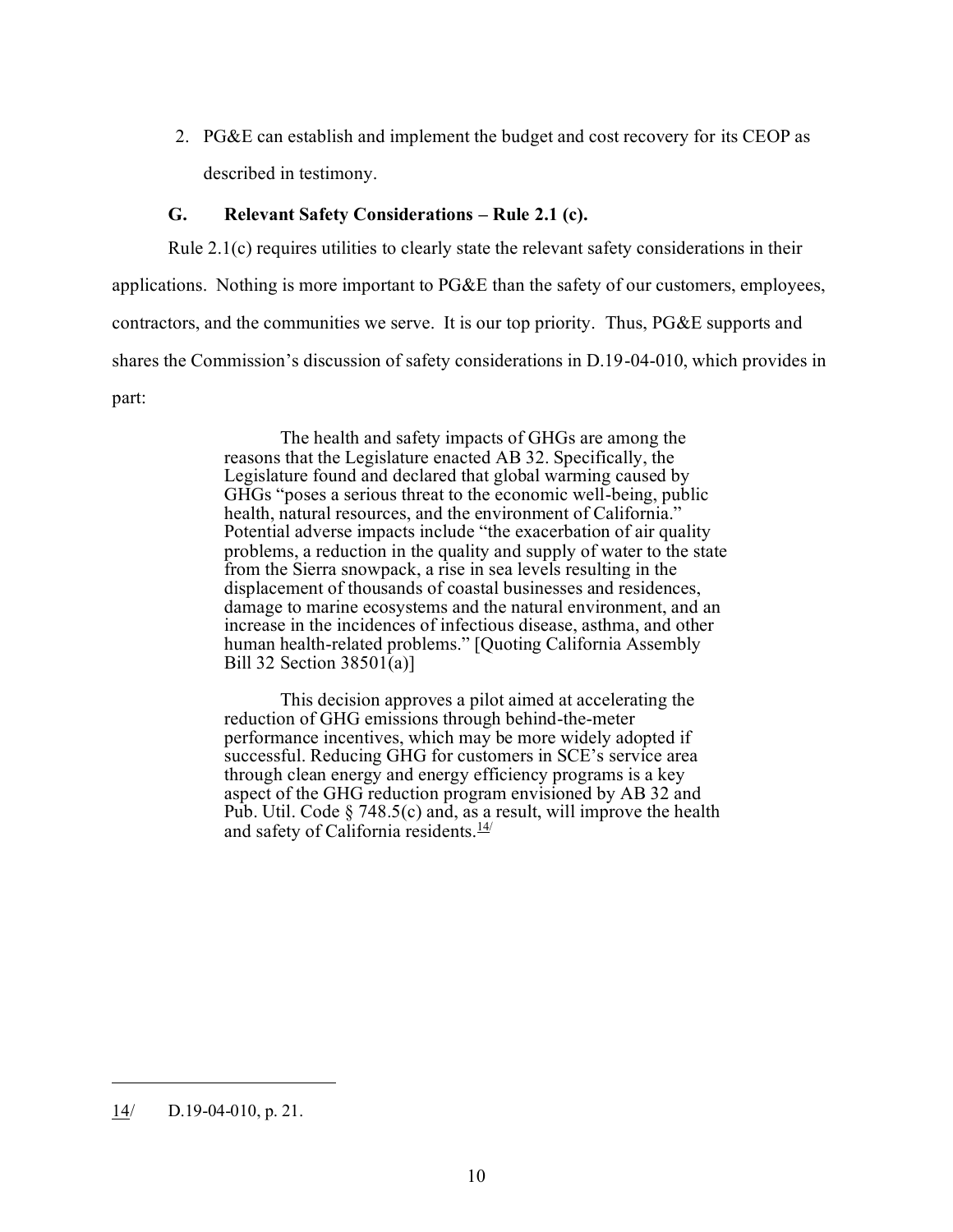As discussed above and through PG&E's testimony, PG&E's CEOP aims to reduce GHG emissions. In addition, PG&E expects that CEOP participants will follow all federal, state, and local safety rules and regulations when participating in PG&E's CEOP.

#### **H. Articles of Incorporation (Rule 2.2).**

<span id="page-12-0"></span>PG&E is, and since October 10, 1905, has been, an operating public utility corporation organized under California law. It is engaged principally in the business of furnishing electric and gas services in California. A certified copy of PG&E's Amended and Restated Articles of Incorporation, effective June 22, 2020, was filed with the Commission on July 1, 2020, with PG&E's Application 20-07-002. These articles are incorporated herein by reference.

## <span id="page-12-1"></span>**VII. CONCLUSION AND REQUEST FOR COMMISSION ORDERS**

PG&E requests that the Commission issue appropriate findings of fact, conclusions of law, and orders regarding the proposals contained in the testimony, attachments, appendices, and workpapers of PG&E's CEOP Application and granting such additional relief as the Commission may deem just and proper.

Respectfully Submitted,

By: */s/ Jennifer C. Reyes Lagunero* JENNIFER C. REYES LAGUNERO

Pacific Gas and Electric Company 77 Beale Street, Mail Code B30A San Francisco, CA 94105 Telephone: (415) 973-2361 Facsimile: (415) 973-5220 E-Mail: [Jennifer.ReyesLagunero@pge.com](mailto:Jennifer.ReyesLagunero@pge.com)

Attorney for PACIFIC GAS AND ELECTRIC COMPANY

Dated: March 4, 2022